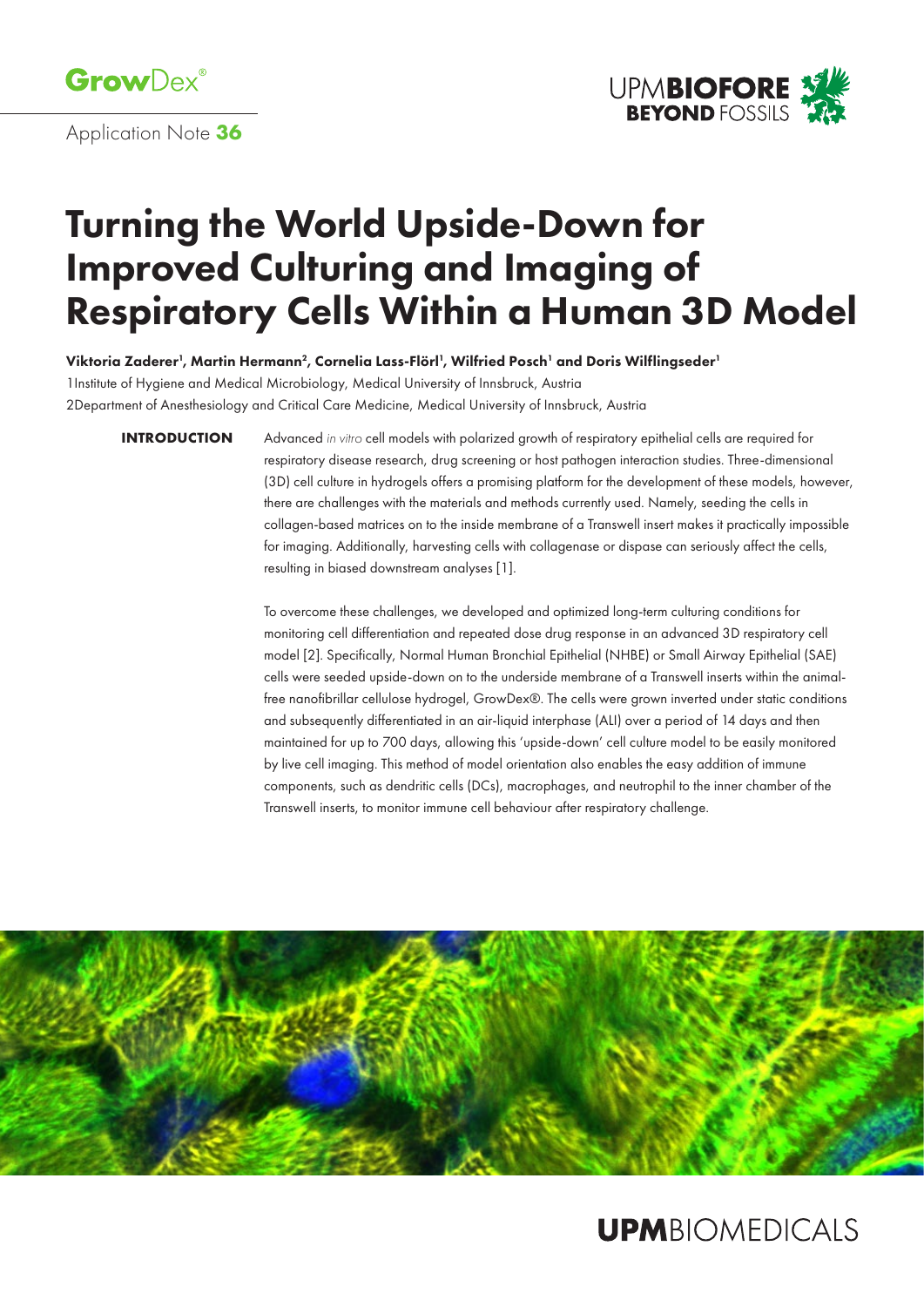#### • GrowDex® 1.5% (UPM Biomedicals, Finland, Cat No. 100 103 005) **MATEDIALS**

- Human derived respiratory epithelial primary cells:
	- NHBE: Cat No. CC-2540-S (Lonza, Germany)
	- SAEC: Cat No. CC-2547-S (Lonza, Germany)
- Complete PneumaCult™-Ex Plus Medium (STEMCELL, Germany, Cat No. 05041 with 05042)
- Complete PneumaCult™-ALI Base Medium (STEMCELL, Germany, Cat No. 05002 with 05003)
- Complete PneumaCult™-ALI Maintenance Medium (STEMCELL, Germany, Cat No. 05002 with 05006)
	- Supplemented with Hydrocortisone stock solution (STEMCELL, Germany, Cat No. 07925) and Heparin Solution (STEMCELL, Germany, Cat No. 07980)
- Animal Component-free cell dissociation kit (STEMCELL, Germany, Cat No. 05426)
- WGA 488 (Biotium, USA, Cat No. 29022-1)
- Hoechst 33342 (Cell signaling Technology, Germany, Cat No. 4082)
- Phalloidin-Alexa555 (Cell Signaling Technology, Germany, Cat No. 8953)
- Mitotracker deep red (Life Technologies, Austria, Cat No. M22426)
- Costar® 6 and 24-well Clear TC-treated Multiple Well Plates (Corning Costar, The Netherlands, Cat No. 3526)
- 6.5 mm Transwell® with 8.0 µm Pore Polycarbonate Membrane Insert for 24 well plates (Corning Costar, The Netherlands, Cat No. 3422)
- Operetta CLS™ HCS system (Perkin Elmer Cellular Technologies, Germany)
- Confocal microscope (LEICA SP5, Germany)

#### • GrowDex Solution for membrane coating **METHODS**

- Pre-warm Complete PneumaCult<sup>TM</sup> Ex Plus Medium in the water bath at 37°C. To seed NHBE or SAE cells upside-down in the Transwell inserts, a 0.5% GrowDex solution is used. Thus, for preparing 1 mL of 0.5% GrowDex, 333 µL of 1.5% stock solution is gently mixed with 567 µl of pre-warmed cell culture medium and 100 µL of cell suspension  $(1x10^7 \text{ cells/ml})$ .
- Mix components gently by pipetting up and down and try to avoid air bubbles.
- Upside-down seeding of NHBE or SAE cells in GrowDex
	- $1 \times 10^5$  cells are seeded per Transwell insert in 100 µL of 0.5% GrowDex.
	- Transwell inserts are secured in 6-well plates upside-down by taping the overlaying edge to the bottom of the plate. Do not touch the membranes facing upwards.
	- Add 100 µL of 0.5% GrowDex/cell mixture to the membranes (to the underside which is facing upwards).
	- For the overnight incubation of upside-down seeded cells, cover cells with medium from the apical side. Avoid formation of air bubbles.
	- Then flip the Transwell insert with cells in GrowDex to the normal orientation and place the insert into a single well of a 24-well plate and culture the cells for 3 days under submerged conditions.
	- Remove medium from the lower compartment to produce Air-Liquid interface (ALI) and add 250 µL ALI Maintenance Medium to the top of the membrane in the center of the tissue culture insert.
	- Replace medium every other day.
- Live cell imaging
	- For monitoring the viability and differentiation of the cells, perform live cell imaging by preparing a master mix with Hoechst 33342 (nuclei), WGA-488 (surface structures/cilia), and Mitotracker diluted in D-PBS.
		- Hoechst  $33342$  2 µg/mL
		- $\bullet$  WGA-488  $\qquad 5 \,\mu$ g/mL
		- Mitotracker in far red 100–500 nM
	- Add 50-100 µL of the master mix to the bottom of a glass-bottom dish.
	- Transfer a Transwell insert with GrowDex culture directly to the master mix dish.
	- Imaging can be started immediately, but fluorescence intensities increase with time.
		- •Transwell inserts can be transferred to imaging plates without cutting the membrane and after microscopy they can be taken back into the culture without any harm to the cells.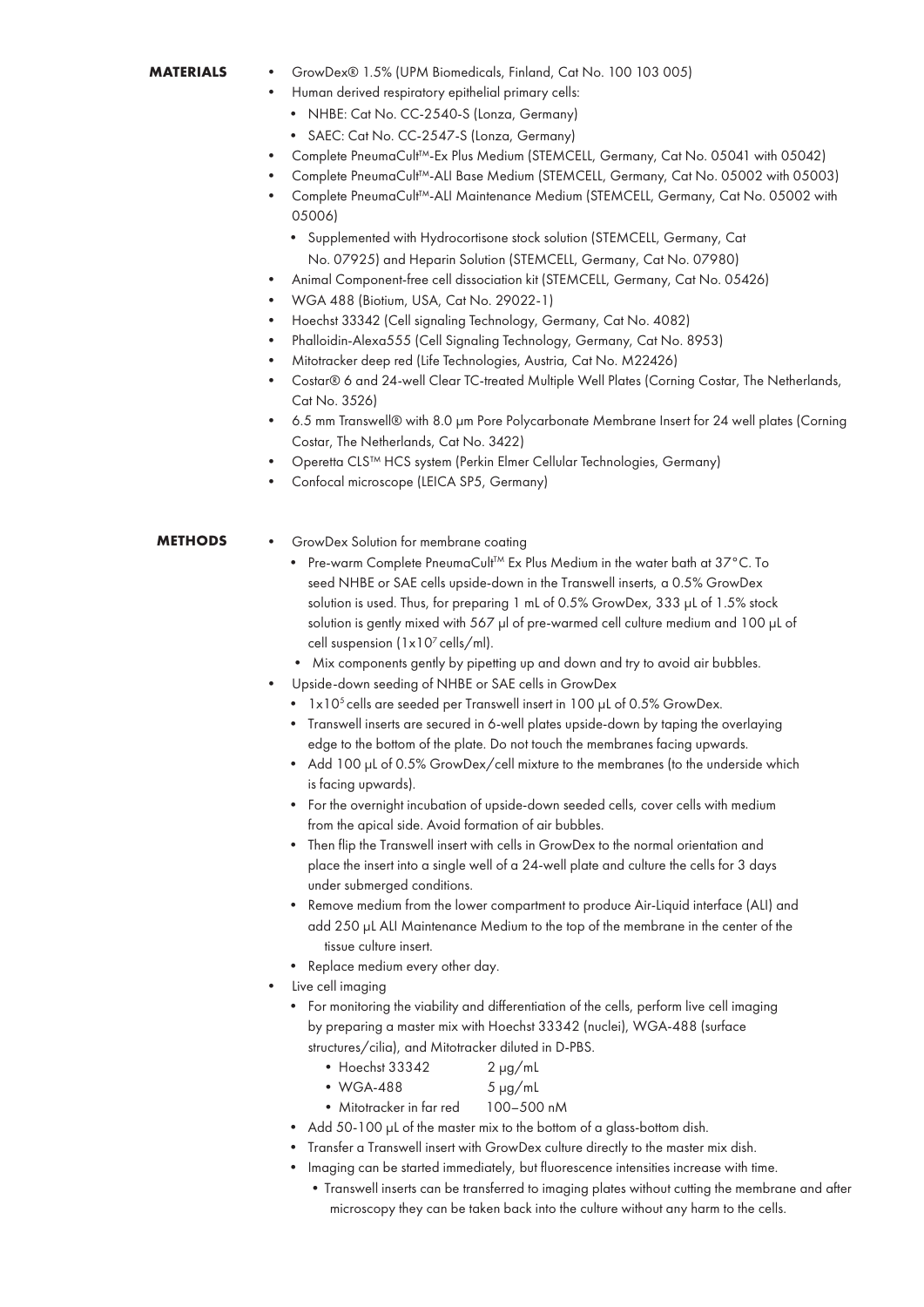### **METHODS**

Upside-down seeding of primary respiratory cells within GrowDex on an inverted Transwell inserts provides an efficient method for monitoring cellular proliferation and differentiation over a long period of time (Fig. 1). The method enables the long-term repeated analysis of the same cells under live conditions and for multiple drug response exposures.



Figure 1. Schematic presentation of seeding primary respiratory cells in GrowDex for upside-down culture on Transwell inserts. Cells are mixed in GrowDex and transferred to the underside of an inverted Transwell insert which is secured in a 6-well plate (**1**). Cells are incubated at 37°C overnight and on the next day the insert with cells is flipped to normal orientation and placed into a well in a 24-well plate (**2**). Cells are cultured submerged in culture medium for 3 days and then differentiation is continued by exposing them to an air-liquid interface (ALI) by removing the medium from the bottom chamber (**3**).

The upside-down cultures of the NHBE respiratory epithelial cells in GrowDex showed considerably faster proliferation by quantification of the total number of nuclei (Fig. 2A), and the clear presence of differentiation cells (Fig. 2B) compared to the same cells cultured with rat-tail collagen. It was also noted that the model was sufficiently mature for further experiments after only two weeks in culture. NHBE cells also showed high levels of mature cilia with mucociliary clearance and mucus production (data not shown, please refer to the full article Zaderer, V. *et al.,* (2019) [2]).



Figure 2. A) Quantitative analysis of cell nuclei in GrowDex and rat-tail collagen on day 15 post-ALI. Differentiated cells revealed a significantly higher cell number in GrowDex. Analysis was performed on images taken from 5 independent regions of 2 Transwell inserts using Operetta CLS imaging system. B) SEM image of differentiating NHBE cells in GrowDex.

Intact ciliated pseudostratified epithelia were successfully cultured for over 700 days, thereby making this 3D respiratory model best fitted for long-term repeated exposure experiments to monitor novel drugs or compounds over a 2-year period (Fig. 3).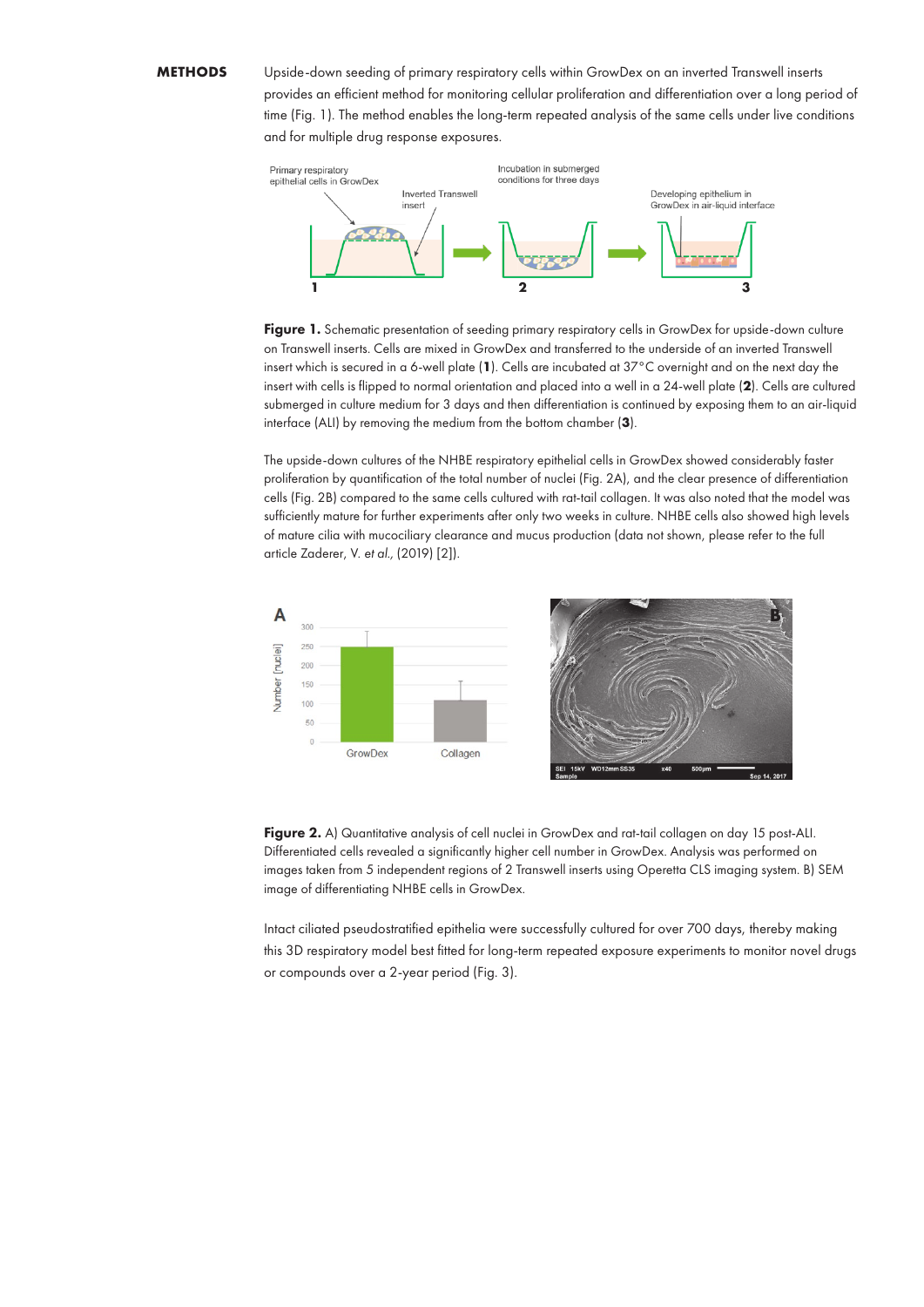

Figure 3. Epithelial integrity of upside-down cultured NHBE cells in GrowDex after 700 d culture. Cilia of the cells were stained using WGA-488 (green), cytoskeleton using Phalloidin-Alexa555 (yellow), and nuclei using Höchst (blue).

## **CONCLUSIONS**

The protocol and data presented here shows the successful development of an advanced animal-free and optimized long-term 3D respiratory cell model, where NHBE cells are cultured towards a polarized, fully differentiated epithelium, whilst culture conditions allow for monitoring cell differentiation and repeated dose drug responses. Such cultured 3D models offer an excellent platform for host-pathogen interaction or drug efficacy studies. Without animal-derived materials in the system, unspecific or crossspecies reactivity, and matrix batch related variations can be avoided. Furthermore, the system allows repeated analysis of the same cultures as the complete Transwell insert can be transferred for live cell imaging, and then returned to its original plate for further cultivation. Additionally, it is possible to simply add any desired immune cells into the upper chamber of the insert whilst applying a stimulus directly into the lower chamber or glass-bottom dish to monitor real-time immune cell behavior upon activation. Also, for more detailed downstream analysis of the cells e.g. with flow cytometry, it is important to be able harvest the cells from the culture matrix. GrowDex hydrogel can be easily digested by using cellulase enzyme - GrowDase, without affecting the cells.

In summary, culturing human derived respiratory epithelial primary cells in GrowDex hydrogel in the presented upside-down setup, not only enables the extended culture of the cells for over 700 days, but also facilitates live cell analyses of the same cells in repeated dose experiments with drug compounds, whilst allowing for the development of the model into a more complex system with the addition of relevant immune cells and subsequent experimental readouts. This system forms a robust platform for respiratory disease research, host-pathogen interaction studies, as well as for drug efficacy screens.